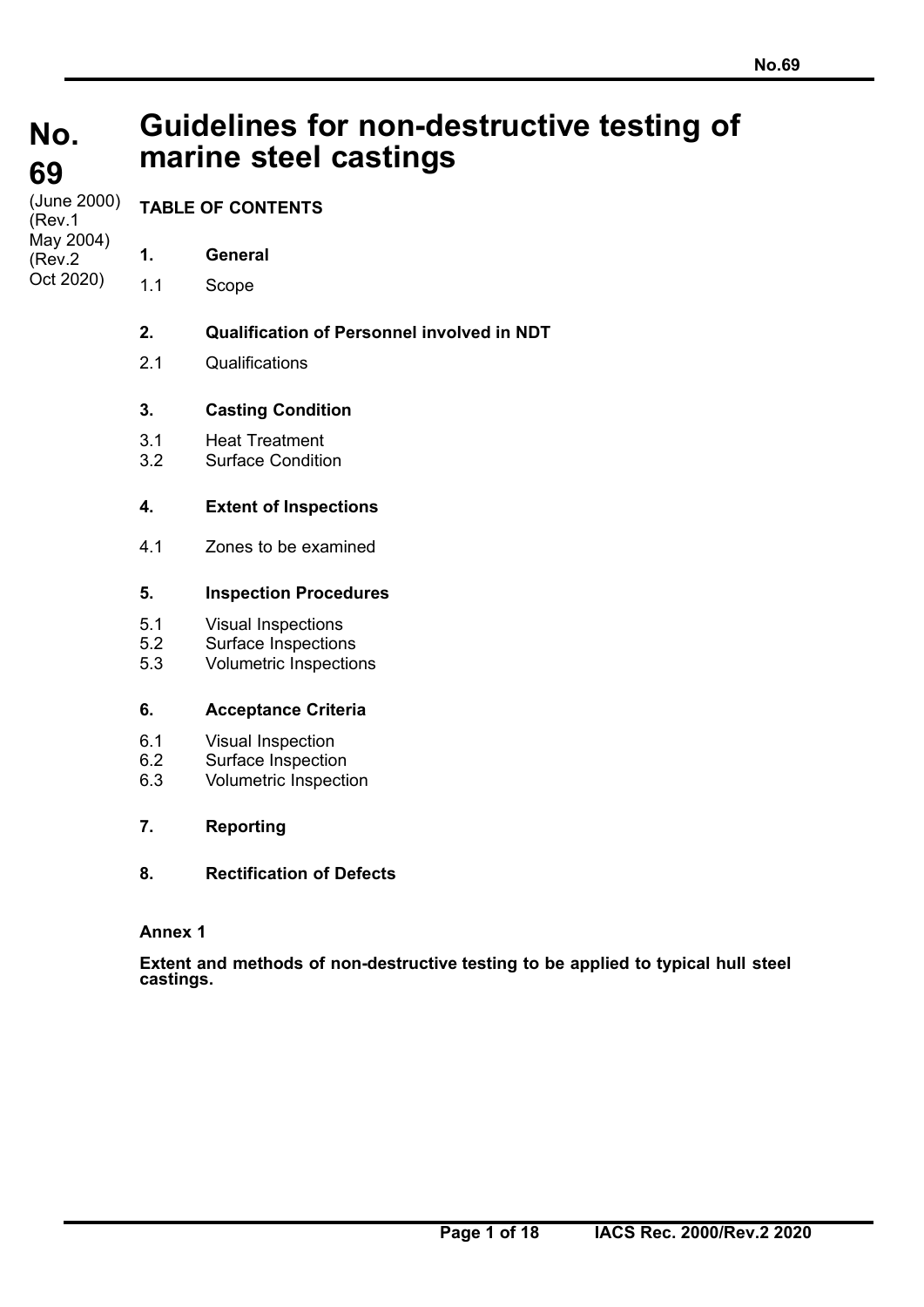#### **1. General**

**No.** 

**69** 

**(cont)**

1.1.1 This document is intended to give general guidance on the extent, methods and recommended quality levels applicable to the non-destructive testing (NDT), of marine steel castings, except in those cases where alternative criteria have been otherwise approved or specified.

1.1.2 Although no detailed guidelines are given for machinery components, the requirements in these guidelines may apply correspondingly considering their materials, kinds, shapes and stress conditions being subjected.

1.1.3 Castings intending to be examined by NDT methods are identified in Annex 1 to this document. The list of castings is not definitive. Criteria for the inspection of other castings not listed in Annex 1 will be subject to agreement.

1.1.4 UR W8 or this Recommendation do not include every cast component type that may be subject to Classification. In such cases where the particular component or type is not included, appropriate national/international standards, or other Society requirements may be applied, to determine the appropriate testing regime and defect acceptance criteria.

1.1.5 These guidelines complement and reference the requirements of the following UR's - UR W8, UR W22, UR W29, UR A1 and UR W34, and contain general guidance for the non-destructive testing methods, the extent of testing and the minimum recommended quality levels that should be complied with unless otherwise approved or specified.

1.1.6 Castings should be examined in the final delivery condition

1.1.7 Where intermediate inspections have been performed the manufacturer should provide reports of the results upon the request of the Surveyor.

1.1.8 Where a casting is supplied in semi-finished condition, the manufacturer should take into account the quality level of final finished machined components.

1.1.9 Where advanced ultrasonic testing methods are applied, e.g. PAUT or TOFD, reference is made to UR W34, for general approach in adopting and application of these advanced methods. Acceptance levels regarding accept/reject criteria are specified in the applicable section in this Recommendation.

### **2. Qualification of Personnel involved in NDT**

#### **2.1 Qualifications**

2.1.1 Personnel engaged in visual examination are to have sufficient knowledge and experience, however, may be exempted from formal qualifications specified in this Recommendation.

2.1.2 Personnel carrying out NDT should be certified to a recognised national or international certification scheme, e.g. ISO 9712:2012, or an employer based scheme such as SNT-TC-1A: 2016, or ANSI/ASNT CP-189: 2016. Where employer based schemes are applied, personnel qualification to these schemes may be accepted if the written practice is reviewed and found acceptable by the Society. The written practice should align with the main requirements with those of ISO 9712 (apart from the impartiality requirements of a certification body).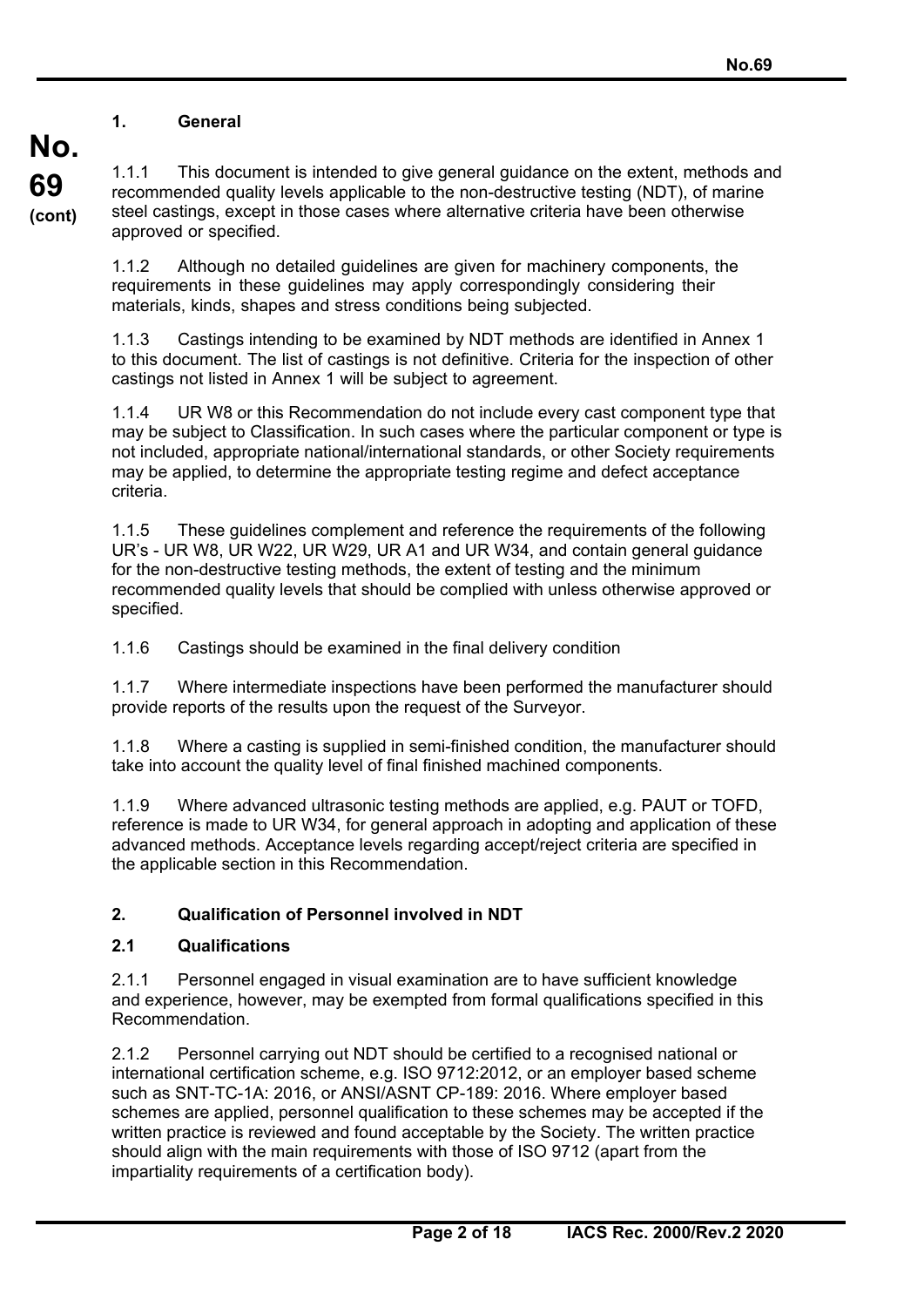**No.**  2.1.3 Personnel responsible for the NDT activity including approval of procedures should be qualified and certified to Level III.

**69 (cont)**

2.1.4 The NDT personnel's certificates and competence should comprise all industrial sectors and techniques being applied by the manufacturer or its subcontractors. Certificates should be made available to the Society for verification, when requested.

2.1.5 The operator carrying out the NDT and interpreting indications, should, as a minimum, be qualified and certified to Level II in the NDT method(s) concerned.

However, operators only undertaking the gathering of data using any NDT method and not performing data interpretation or data analysis may be qualified and certified as appropriate, at level I.

The operator should have adequate knowledge of materials, weld, structures or components, NDT equipment and limitations that are sufficient to apply the relevant NDT method for each application appropriately.

### **3. Casting Condition**

### **3.1 Heat Treatment**

Non-destructive testing applied for acceptance purposes to support final casting certification should be made after the final heat treatment of the casting. Where intermediate inspections have been performed the manufacturer should provide reports of the results upon request of the Surveyor.

## **3.2 Surface Condition**

3.2.1 Castings should be examined in the final delivery condition free from any material such as scale, dirt, grease or paint that might affect the effectiveness of the inspection. A thin coating of contrast paint is permissible when using magnetic particle techniques. For surface inspection NDT methods, the surface quality should be a minimum value of  $R_a \leq 6.3$  µm

3.2.2 Ultrasonic testing should be carried out after the castings have been ground, machined or shot blasted to a suitable condition, with a minimum value surface quality of *R*<sub>a</sub> ≤12,5 µm. The surfaces of castings to be examined should be such that adequate coupling can be established between the probe and the casting and that excessive wear of the probe is avoided.

## **4. Extent of Inspections**

### **4.1 Zones to be examined**

4.1.1 Zones to be examined in nominated castings are identified in Annex 1. Testing should be made in accordance with an inspection plan approved by the Society. The plan should specify the extent of the testing, the testing procedure, the quality level or, if necessary, level for different locations of the castings.

4.1.2 In addition to the areas identified in Annex 1, surface inspections should be carried out in the following locations:

- at all accessible fillets and changes of section,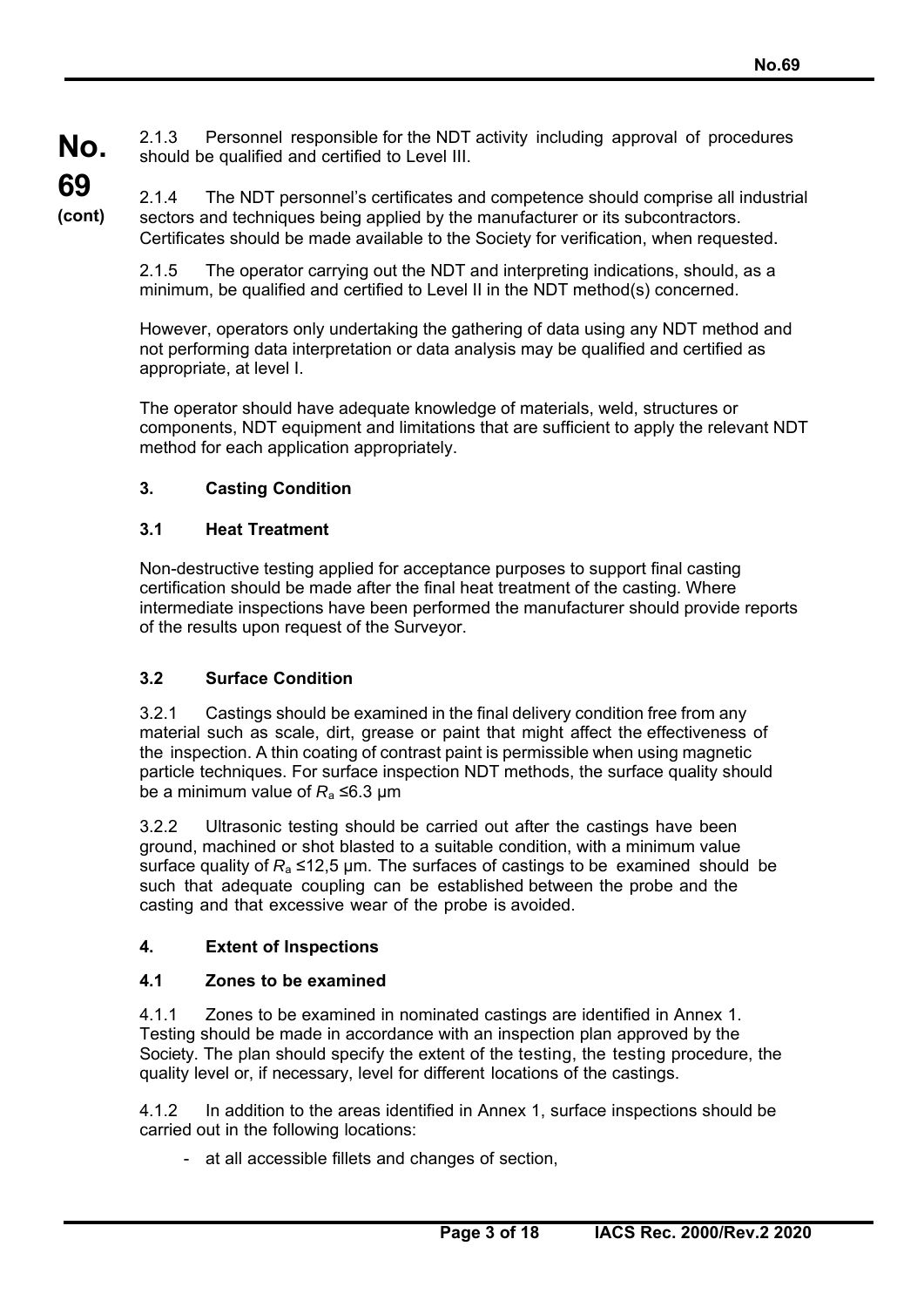- in way of fabrication weld preparation, for a band width of 30mm,

| No.    |  |
|--------|--|
| 69     |  |
| (cont) |  |

- in way of chaplets, - in way of weld repairs,

at positions where surplus metal has been removed by flame cutting, scarifying or arc-air gouging.

4.1.3 Ultrasonic testing should be carried out in the zones indicated in Annex 1 and also at the following locations:

- in way of all accessible fillets and at pronounced changes of section,
- in way of fabrication weld preparations for a distance of 50mm from the edge,
- in way of weld repairs where the original defect was detected by ultrasonic testing.
- in way of riser positions,
- in way of machined areas particularly those subject to further machining such as bolt hole positions.

4.1.4 In the case of castings such as rudder horns, which may have a large surface area still untested after the above inspections have been applied, an additional ultrasonic inspection of the untested areas should be made along continuous perpendicular grid lines on nominal 225 mm centres, scanning from one surface only.

#### **5. Examination Procedures**

#### **5.1 Visual Inspection**

5.1.1 Steel castings nominated for NDT should be subjected to a 100% visual examination of all accessible surfaces by the manufacturer and made available to the Surveyor. Viewing conditions at the inspected surfaces should be in accordance with a nationally or internationally recognised standard. Unless otherwise agreed, the visual and surface inspections should be carried out in the presence of the Surveyor.

#### **5.2 Surface Inspection**

5.2.1 The testing procedures, apparatus and conditions of magnetic particle testing and penetrant testing should comply with recognised national or international standards. Magnetic particle testing is preferable to penetrant testing except in the following cases;

- austenitic stainless steels,
- interpretation of open visual or magnetic particle indications,
- at the instruction of the Surveyor, where a particular need for penetrant testing has been identified.

5.2.2 For magnetic particle testing, attention is to be paid to the contact between the casting and the clamping devices of stationary magnetisation benches in order to avoid local overheating or burning damage in its surface. Prods should not be permitted on finished machined items. Note that the use of solid copper at the prod tips must be avoided due to the risk of copper contamination into the casting. The pole of the magnets should have close contact with the component.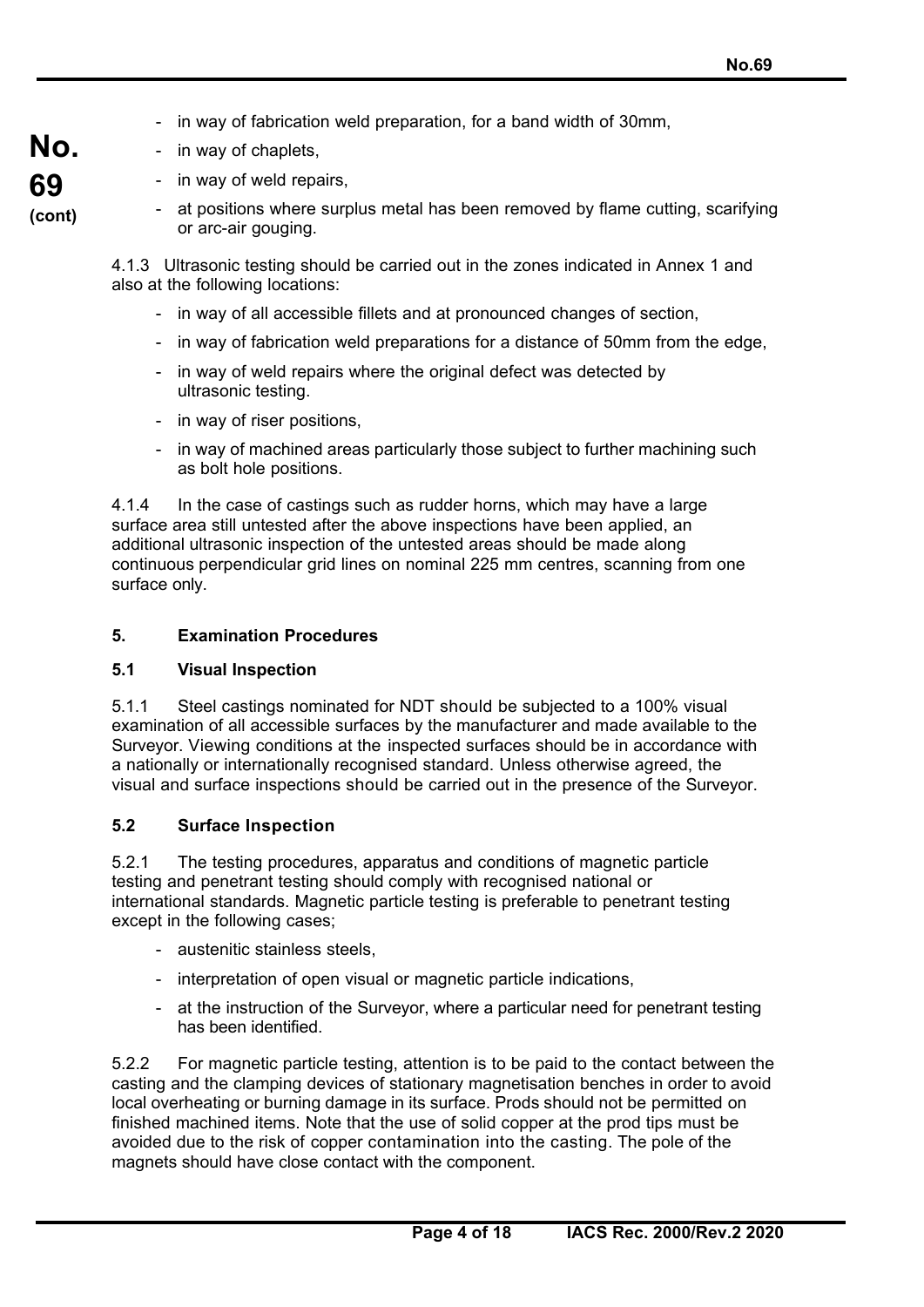**No. 69**  5.2.3 AC magnetisation method should normally be used, as it is more sensitive for detecting surface indications. Where DC magnetisation method is used, this should be in agreement with the Classification Society, and the reason for use clearly stated.

**(cont)** 5.2.4 When indications have been detected as a result of the surface inspection, acceptance or rejection should be decided in accordance with Section 6.

### **5.3 Volumetric Inspection**

5.3.1 Volumetric inspection in accordance with these guidelines is normally to be carried out by ultrasonic testing using the contact method with normal (0°) beam and/or angle beam technique. The testing procedures, apparatus and conditions of ultrasonic testing should comply with the recognised national or international standards.

5.3.2 In some cases, due to the shape, nature, complexity of casting, or defect type or orientation, there may be a need for radiographic testing. In such cases, radiographic testing may be carried out on the basis of prior agreement with the Classification Society. Where radiographic testing is to be applied, national or international standards for both the testing method, and the quality or severity level to be applied, should be agreed with the Classification Society.

Guidance on standards:

- $\bullet$  ASTM E446 15
- $\bullet$  ASTM E186 15 (2019) e1
- ASTM E280 15 (2019) e1
- ISO 4993:2015

These examples are suitable national or international standards as appropriate to the radiographic testing of castings, and casting thickness.

A suitable quality level for marine castings would normally be severity level 2 or 3 (of the above standards), depending on the location zone and type of casting. Other severity levels may be applied, and should be agreed with the Classification Society

5.3.3 Only those areas shown in the agreed inspection plan should be tested, however, the inspections may reveal indications that require further evaluation or an extension of testing. In such cases, this should be agreed with the Classification Society. The plan should include those locations nominated in section 4.2.3 together with the scanning zones identified for the relevant casting in Annex 1.

5.3.4 Ultrasonic scans should be made using a  $0^{\circ}$  probe of 1 - 4MHz (usually 2MHz) frequency, and angle probes, where required. Whenever possible scanning is to be performed from both surfaces of the casting and from surfaces perpendicular to each other.

5.3.5 The backwall echo obtained on parallel sections should be used to monitor variations in probe coupling and material attenuation. Any reduction in the amplitude of the back wall echo due to material properties should be corrected. Attenuation in excess of 30dB/m could be indicative of an unsatisfactory annealing heat treatment and may render the effectiveness of the testing as unsuitable. In such cases of excessive attenuation, this should be investigated, and suitable mitigation measures carried out for effective ultrasonic testing to continue, where possible.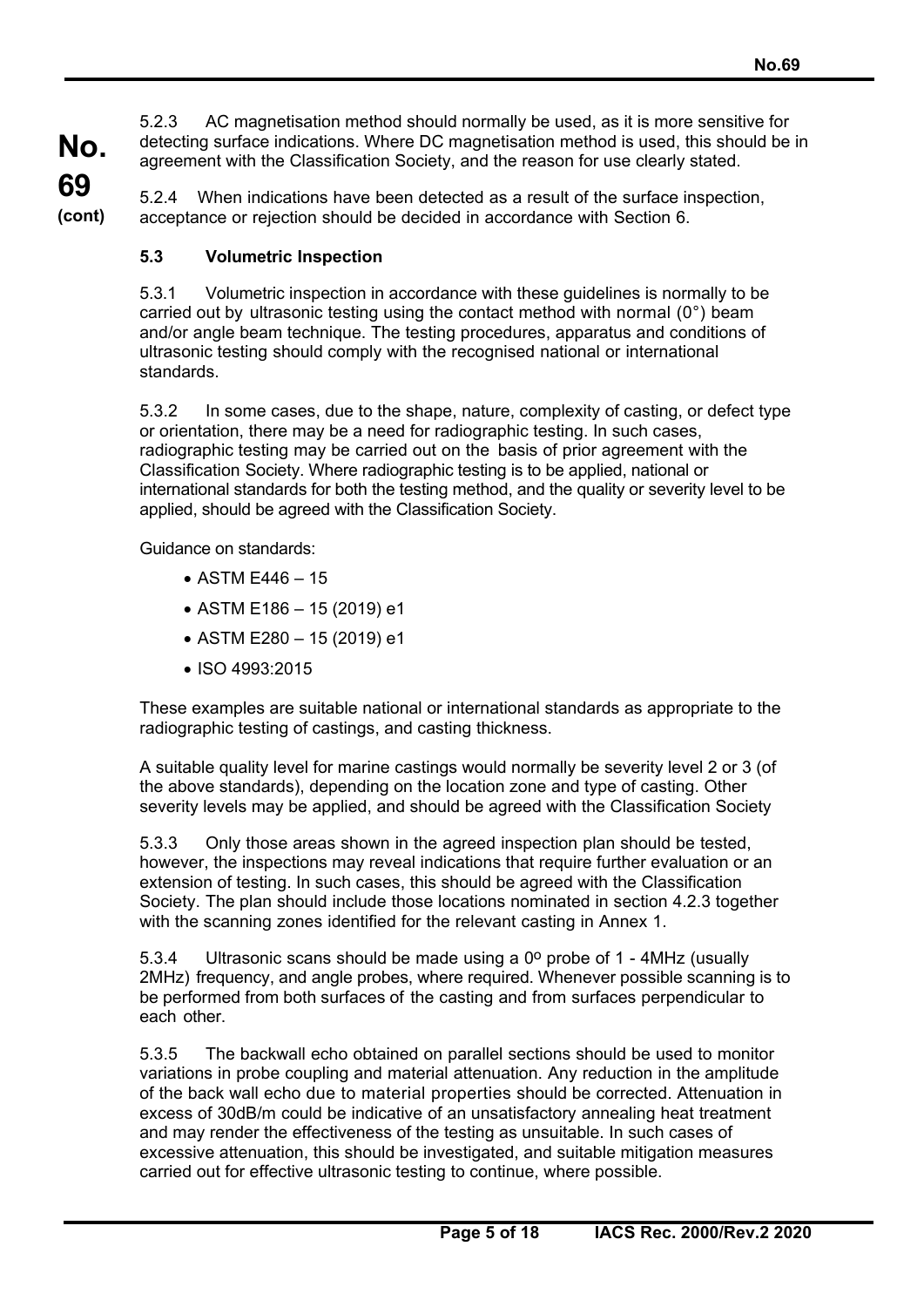**No. 69**  5.3.6 Machined surfaces, especially those in the vicinity of riser locations and in the bores of stern boss castings, should also be subject to a near surface (approximately 25mm) scan using a twin crystal  $0^{\circ}$  probe.

**(cont)** Additional scans on machined surfaces are of particular importance in cases where boltholes are to be drilled or where surplus material such as 'padding' has been removed by machining thus moving the scanning surface closer to possible areas of shrinkage.

> Additionally, it is good practice to examine the machined bores of castings using circumferential scans with  $70^{\circ}$  probes in order that axial radial planar flaws such as hot tears can be detected. Fillet radii should be examined using  $45^{\circ}$ , 60 $^{\circ}$ , or 70 $^{\circ}$ probes scanning from the surfaces/direction likely to give the best reflection, primarily to determine the presence of any cracks within the radiused areas, and as an additional scan to confirm any indications that may have been detected with 0° probe(s) within this area.

> 5.3.7 In the examinations of those zones nominated for ultrasonic examination the reference sensitivity for the 0° probe should be established against a 6mm reflector. Sensitivity can be calibrated either against 6mm diameter flat bottomed hole(s) in a reference block (or series of blocks) corresponding to the thickness of the casting provided that a transfer correction is made, using the DAC (distance-amplitudecorrection) method, or by using the DGS (distance-gain-size) method.

5.3.8 The reference sensitivity of angle probes (where required for testing) should be established against an appropriate 6mm reflector (e.g. reference reflectors angled perpendicular to the sound beam) for the DAC method, or equivalent using the DGS method.

5.3.9 The DGS diagrams issued by a probe manufacturer identify the difference in dB between the amplitude of a back wall echo and that expected from a 6mm diameter disk reflector. By adding this difference to the sensitivity level initially set by adjusting a back wall echo to a reference height e.g. 80%, the amended reference level will be representative of a 6mm diameter disk reflector. Similar calculations can be used for evaluation purposes to establish the difference in dB between a back wall reflector and disk reflectors of other diameters such as 12 or 15 mm.

5.3.10 Having made any necessary corrections for differences in attenuation or surface condition between the reference block and the casting, any indications received from the nominated zones in the casting that exceed the 6mm reference level should be marked for evaluation against the criteria given in 6.3 below. Evaluation should include additional scans with angle probes in order that the full extent of the discontinuity can be plotted.

#### **6. Acceptance Criteria**

### **6.1 Visual Inspection**

6.1.1 All castings should be free of cracks, crack-like indications, hot tears, cold shuts or other detrimental indications. Thickness of the remains of sprues or risers should be within the casting dimensional tolerance.

6.1.2 Additional magnetic particle, penetrant or ultrasonic testing may be required for a more detailed evaluation of surface irregularities at the request of the Surveyor.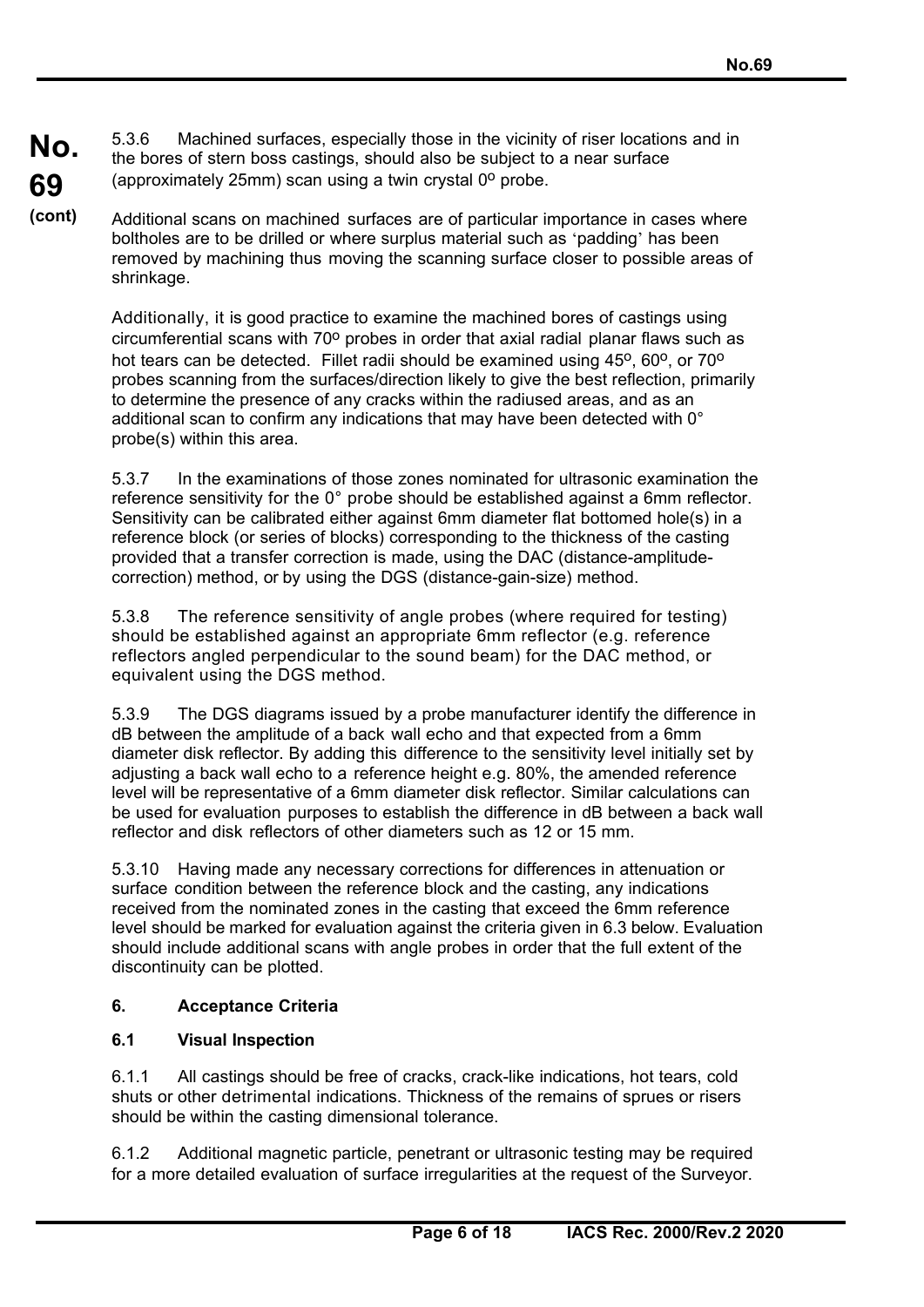|              | 6.2   | <b>Surface Inspection</b>                                |     |                                                                                                                                                                                                                                                                                                   |  |
|--------------|-------|----------------------------------------------------------|-----|---------------------------------------------------------------------------------------------------------------------------------------------------------------------------------------------------------------------------------------------------------------------------------------------------|--|
| No.          |       |                                                          |     |                                                                                                                                                                                                                                                                                                   |  |
|              | 6.2.1 | The following definitions relevant to indications apply: |     |                                                                                                                                                                                                                                                                                                   |  |
| 69<br>(cont) |       | - Linear indication                                      | $=$ | an indication with a largest dimension three or more<br>times its smallest dimension (i.e. $1 \ge 3$ w).                                                                                                                                                                                          |  |
|              |       | - Non-linear indication                                  | =   | an indication with a largest dimension less than<br>three times its smallest dimension (i.e. $1 < 3w$ ).                                                                                                                                                                                          |  |
|              |       | - Aligned indication                                     | $=$ | three or more indications in a line, separated by 2mm<br>or less edge-to-edge, which results in a unique<br>indication, defined as follows:                                                                                                                                                       |  |
|              |       |                                                          |     | a) Non-linear indications form an alignment when the<br>distance between indications is less than 2mm and at<br>least three indications are aligned. An alignment of<br>indications is considered to be a unique indication and<br>its length is equal to the overall length of the<br>alignment. |  |
|              |       |                                                          |     | b) Linear indications form an alignment when the<br>distance between two indications is smaller than the<br>length of the longest indication.                                                                                                                                                     |  |
|              |       | - Open indication                                        | =   | an indication visible after removal of the magnetic<br>particles or that can be detected by the use of<br>penetrant testing.                                                                                                                                                                      |  |
|              |       | - Non-open indication                                    | =   | an indication that is not visually detectable after<br>removal of the magnetic particles or that cannot be<br>detected by the use of penetrant testing.                                                                                                                                           |  |
|              |       | - Relevant indication                                    | =   | an indication that is caused by a condition or type of<br>discontinuity that requires evaluation. Only the<br>indications which have any dimension greater than                                                                                                                                   |  |

6.2.2 For the purpose of evaluating indications, the surface should be divided into reference band length of 150 mm for level MT1/PT1 and into reference areas of 22500mm2 for level MT2/PT2. The band length and/or area should be taken in the most unfavourable location relative to the indications being evaluated.

6.2.3 The following quality levels recommended for magnetic particle testing (MT) and/or penetrant testing (PT) are;

Level MT1/PT1 - fabrication weld preparation and weld repairs.

Level MT2/PT2 - other locations nominated for surface inspection in Annex 1.

The allowable numbers and sizes of indications in the reference band length and/or area are given in Table 1. The required quality level should be shown on the

1.5mm should be considered relevant for the

categorization of indications.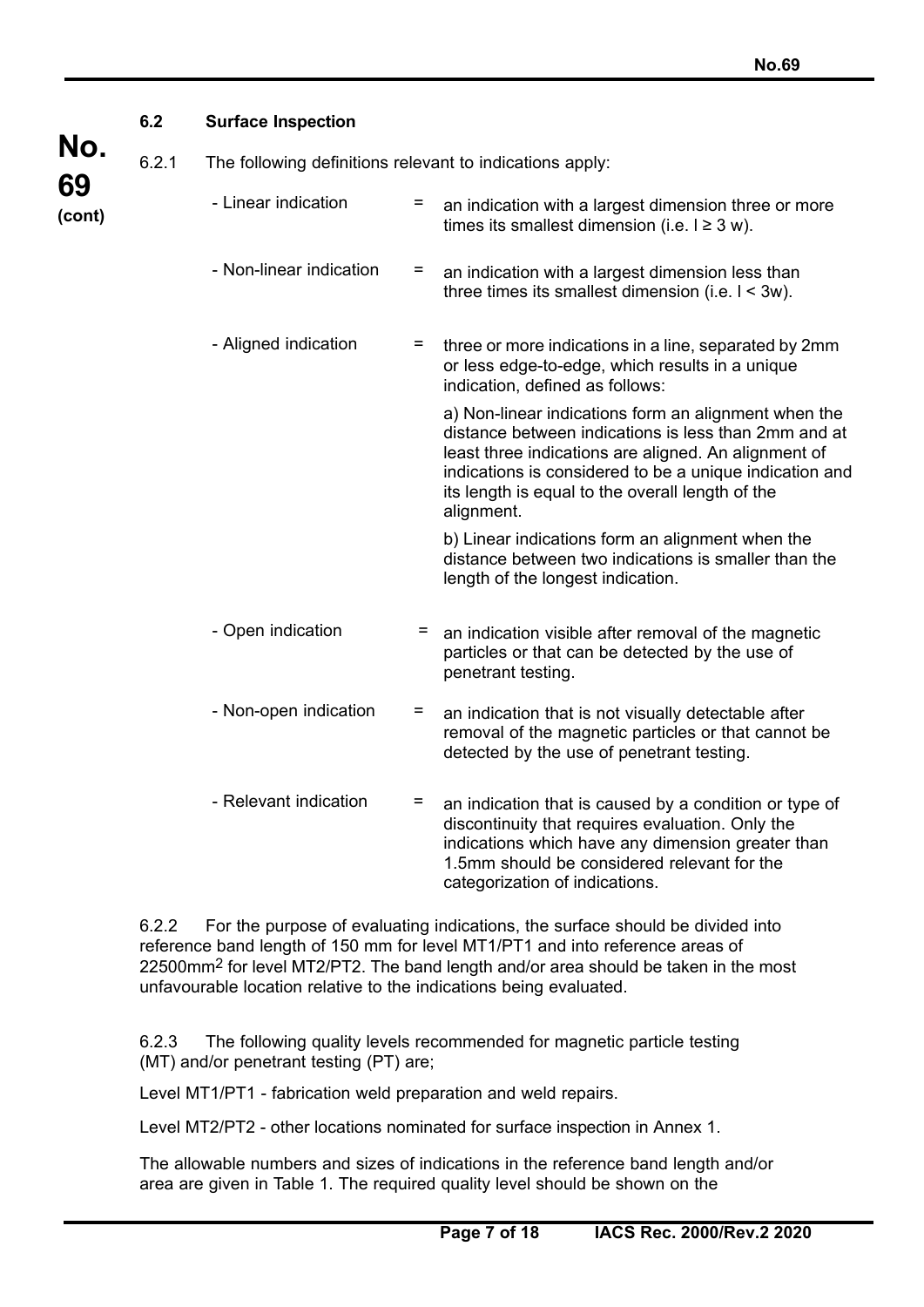manufacturer's inspection plan. Cracks and hot tears should not be accepted.

**No. 69 (cont)**

#### **Table 1 Allowable number and size of indications in a reference band length/area**

| <b>Quality Level</b> | Total maximum                                                                                                      | Type of    | Maximum        | Maximum dimension,     |
|----------------------|--------------------------------------------------------------------------------------------------------------------|------------|----------------|------------------------|
|                      | number of all                                                                                                      | indication | number of each | (e.g. width, length,   |
|                      | indications                                                                                                        |            | type of        | diameter) of single    |
|                      |                                                                                                                    |            | indication     | indication, mm $^{2)}$ |
| MT1/PT1              | 4 in 150 mm length                                                                                                 | Non-linear | $4^{1}$        | 5                      |
|                      |                                                                                                                    | Linear     | $4^{1}$        | 3                      |
|                      |                                                                                                                    | Aligned    | $4^{1}$        | 3                      |
| MT2/PT2              | 20 in 22500 mm <sup>2</sup>                                                                                        | Non-linear | 10             | 7                      |
|                      | area                                                                                                               | Linear     | 6              | 5                      |
|                      |                                                                                                                    | Aligned    | 6              | 5                      |
|                      | منافستان وزارات والمستحدث والمستقطين والأمسط والمستناد والمستحدث والمستحدث والمستحدث والمستحدث والمستحدث والمستحدث |            |                |                        |

Notes: 1) 30 mm minimum (measured in any direction) between relevant indications,

2) In weld repairs, the maximum dimension is 2mm.

#### **6.3 Volumetric Inspection**

6.3.1 Acceptance criteria for ultrasonic testing are identified in Table 2 as UT1 and UT2. As stated in 4.2.1 the quality levels applicable to the zones to be examined should be identified on an inspection plan. The following quality levels are nominated for the castings identified in Annex 1.

**Level UT1** is applicable to:

- fabrication weld preparations for a distance of 50mm,
- 50mm depth from the final machined surface including boltholes,
- fillet radii to a depth of 50mm and within distance of 50mm from the radius end,
- castings subject to cyclic bending stresses e.g. rudder horn, rudder castings and rudder stocks - the outer one third of thickness in the zones nominated for volumetric inspection by Annex 1,
- discontinuities within the examined zones interpreted to be cracks or hot tears.

**Level UT2** is applicable to:

- other locations nominated for ultrasonic testing in Annex 1 or on the inspection plan.
- positions outside locations nominated for level UT1 inspection where feeders and gates have been removed.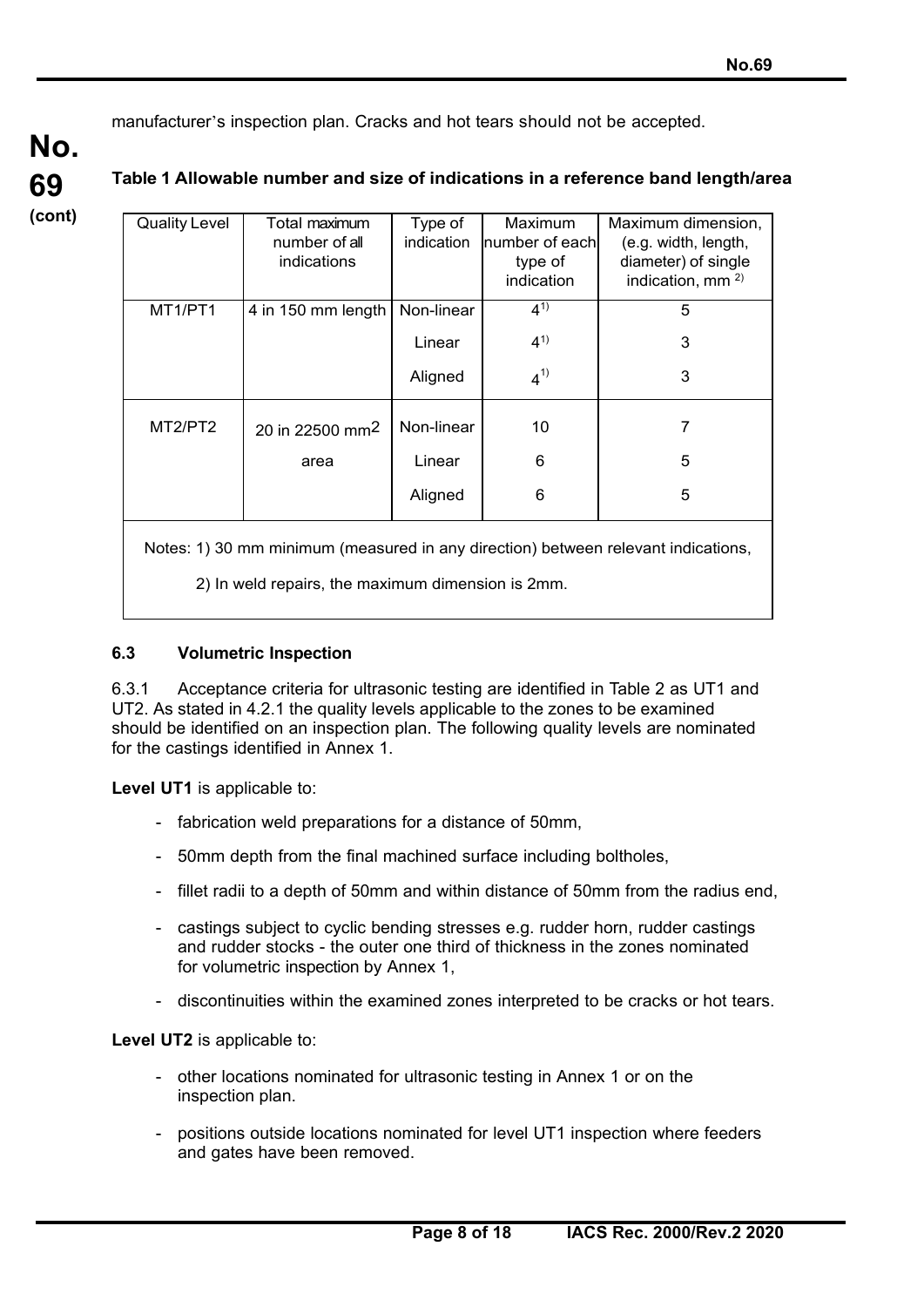- castings subject to cyclic bending stresses - at the central one third of thickness in the zones of nominated for volumetric inspection by Annex 1.

**69 (cont)** 6.3.2 For near surface testing (to an approximate depth of 25 mm) twin crystal  $0^{\circ}$ (normal beam) probe should be used, plus a  $0^{\circ}$  probe (usually single crystal beyond a depth of 25 mm) for the remaining volume.

**No.** 

6.3.3 Ultrasonic acceptance criteria for other casting areas not nominated in Annex 1 should be subject to special consideration based on the anticipated stress levels and the type, size and position of the discontinuity.

6.3.4 Table 2 describes the acceptance criteria for both methods of applied sensitivity (DGS and DAC)

6.3.5 DGS and DAC methods may be used for determining sensitivity. The DAC method for normal beam probes may be based on a 6.0mm diameter reflector or flat bottomed hole (FBH). A DAC curve should be produced using reference blocks containing 6.0mm FBH reflectors over a range representative of the inspection thickness, after adjustment for transfer and attenuation losses,

6.3.6 For quality level UT 1, any discontinuity producing a signal amplitude in excess of the 6.0 mm DAC curve is unacceptable.

6.3.7 For quality level UT2, the sensitivity may be based on actual size FBH (of 12mm and 15 mm) or based on equivalent 6mm FBH, and the sensitivity adjusted to obtain equivalent amplitudes, as described in 6.3.8.

6.3.8 For use of FBH of 6mm for setting sensitivity, adjustment of signal amplitudes (measured in dB above 6mm DAC) can be determined for 12mm and 15mm FBH reflectors: to be DAC + 12dB and DAC + 16dB (plus any compensation for transfer and attenuation losses). This is illustrated in Figure 1. The increase in dB to the indicated levels represent the equivalent FBH sizes (for 12 mm and 15mm), and their respective corresponding ultrasonic response amplitudes.



**Figure 1 DAC curve produced from 6.0mm FBH reflector and DAC curves adjusted to represent equivalent 12.0mm and 15.0mm FBH reflectors.**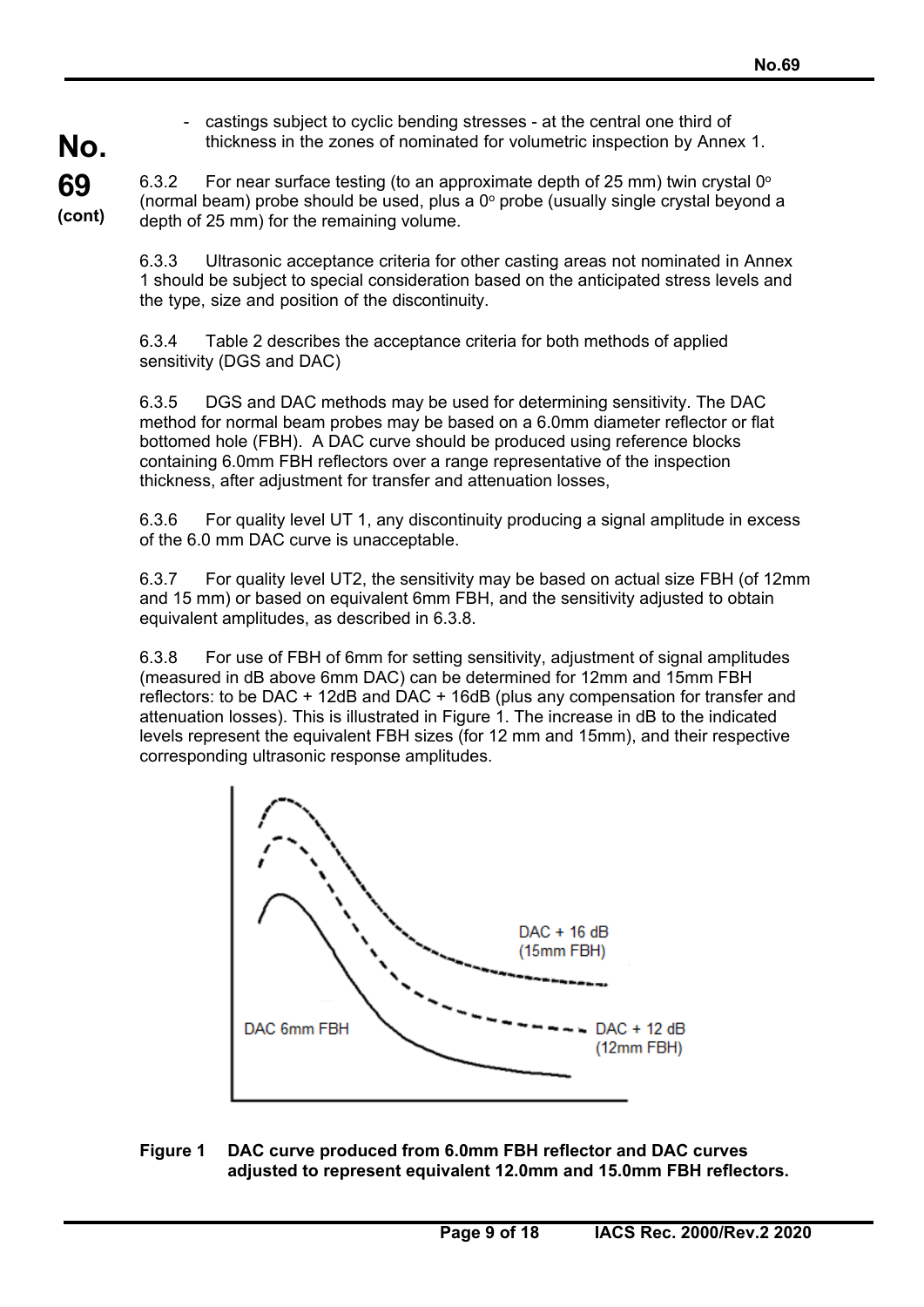#### **No. Explanatory note for DAC and Figure 1**:

**69 (cont)** The bottom curve (DAC) represents a sensitivity based on 6mm FBH, and the two additional curves ( $DAC + 12$  and  $DAC + 16dB$ ) above this represent the equivalent sensitivities converted for larger FBH's (12mm and 15mm).

> When scanning using these curves, and applying Table 2 acceptance criteria, for UT2, any indication below DAC +12mm should be disregarded, and any indication above DAC +16mm should be rejected.

Any indication between these two curves should be evaluated according to its size, as per Table 2.

#### **Table 2 Ultrasonic Acceptance Criteria for steel castings – Using DGS or DAC system**

| <b>Quality Level</b> | Allowable disc shape<br>according to $DGS1$<br>[mm] or diameter of<br>FBH according to<br>DAC <sup>2), 3)</sup> Curve<br>[mm] | Maximum<br>number of<br>indications to be<br>registered $4$ ) | Allowable size of<br>all relevant<br>indications<br>$\text{[mm]}^{5),6)}$ |
|----------------------|-------------------------------------------------------------------------------------------------------------------------------|---------------------------------------------------------------|---------------------------------------------------------------------------|
| UT <sub>1</sub>      | >6                                                                                                                            |                                                               | 0                                                                         |
| UT <sub>2</sub>      | $12 - 15$<br>>15                                                                                                              | 5                                                             | 50<br>0                                                                   |

Notes:

1) DGS: distance-gain size.

2) DAC: Distance Amplitude Correction

3) The corresponding DAC level to each of the FBH reflectors is at 100% DAC

4) grouped in an area measuring 300 x 300 mm

5) measured on the scanning surface

6) the measured indication is regarded as the longest dimension, as measured in the scanning process

6.3.9 The maximum number of indications to be registered and the maximum length of indications permissible for quality level 2 (as stated in Table 2) apply to normal probes.

6.3.10 For quality level UT 2, any discontinuity producing a signal amplitude in excess of the 15.0 mm DAC curve should be regarded as unacceptable.

6.3.11 Any signal between 12 + 15 curve should be evaluated for length of defect, and referred to table 2 for acceptance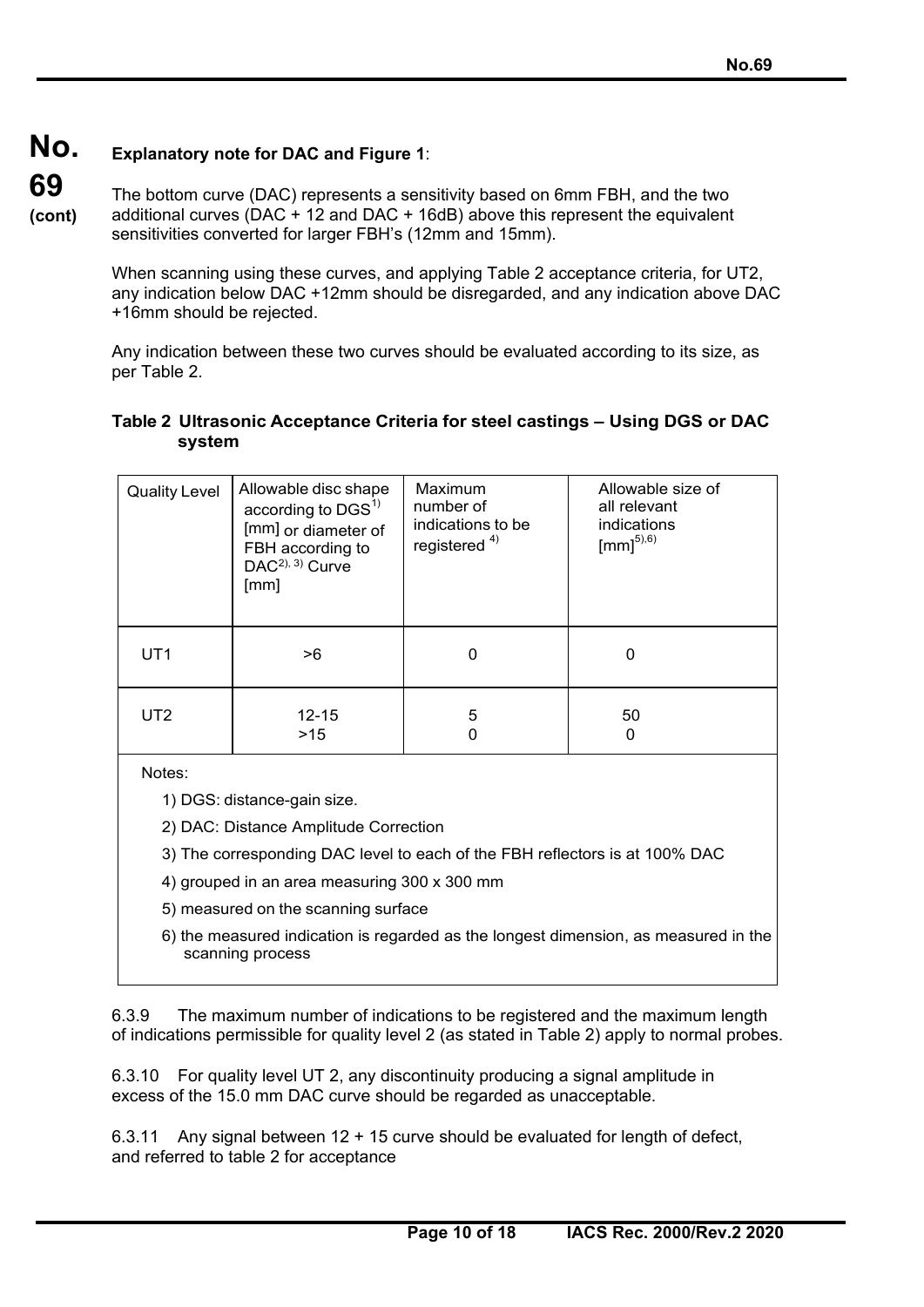- **No. (cont) 7. Reporting** 7.1 General All reports of non-destructive examinations should include the following items; (1) Date of testing. (2) Name(s), signature(s) and qualification level of inspection personnel. (3) Type of casting. (4) Product number and unique identification. (5) Grade of steel. (6) Heat treatment. (7) Stage of testing. (8) Locations for testing. (9) Surface condition. (10) Test standards used. including reference to the appropriate tables for acceptance purposes (11) Results, including documentation regarding the repair and testing history (as appropriate); (12) Statement of acceptance / non-acceptance. (13) Locations of reportable indications. (14) Details of weld repairs including sketches (where applicable). 7.2 In addition to the items listed in 7.1, reports of surface inspections should include at least the following items: - for penetrant testing; the penetrant system used, - for magnetic particle testing: method of magnetising, test media and magnetic field strength and magnetic flux indicators (where appropriate). viewing conditions (as appropriate to the penetrant or magnetic technique and media used) - testing details and procedure number
	- details of any test restrictions

**69** 

7.3 In addition to the items listed in 7.1, reports of ultrasonic inspection should include at least the following items:

flaw detector, probe type, size, angle and frequency (and any adaptions to probes for curved surfaces), calibration and reference blocks, sensitivity method (including reflector size, transfer correction), maximum scanning rate (mm/s), and couplant.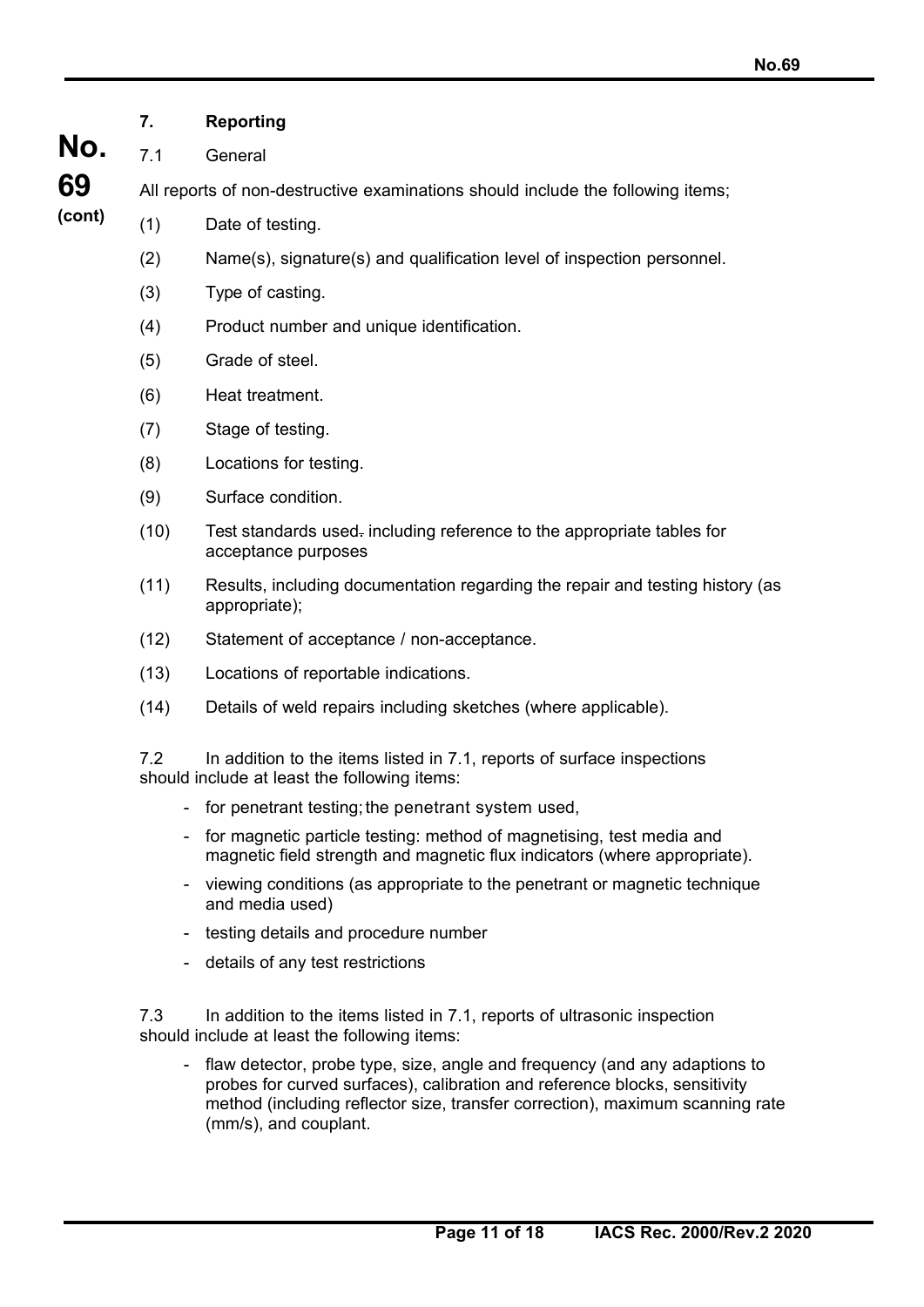### **8. Rectification of Defects**

**No.** 

**69** 

**(cont)**

8.1 Indications that exceed the requirements of Table 1 and Table 2, should be classed as defects, and should be repaired or rejected as appropriate, according to Classification Society Rules.

8.2 Generally it may be permissible to remove shallow indications by light grinding, however, all repairs should be undertaken in accordance with Classification Society Rules.

8.3 Complete removal of the defect should be proved by magnetic particle testing or penetrant testing, as appropriate.

8.4 Castings which are repaired should be examined by the same method as at initial inspection, as well as by any additional methods as requested by the Surveyor.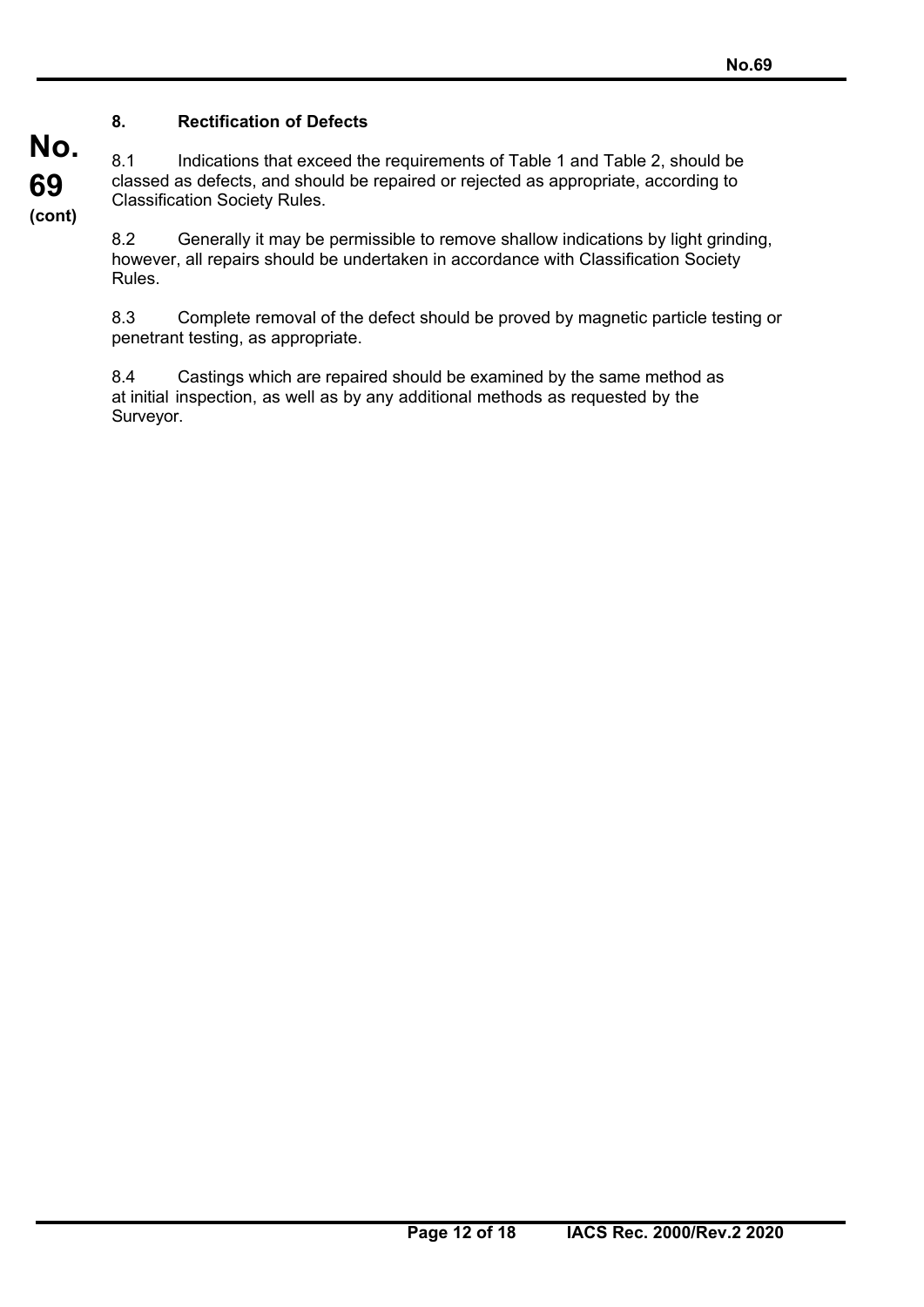

Notes: Location of non-destructive examination

| 1) All surfaces:                                        | Visual examination |
|---------------------------------------------------------|--------------------|
| 2) Location indicated with (OOO): Magnetic particle and |                    |
|                                                         | Ultrasonic testing |

3) The detailed extents of examinations and quality levels are given in Sections 4 and 6.

 **Fig. A1 Stern Frame**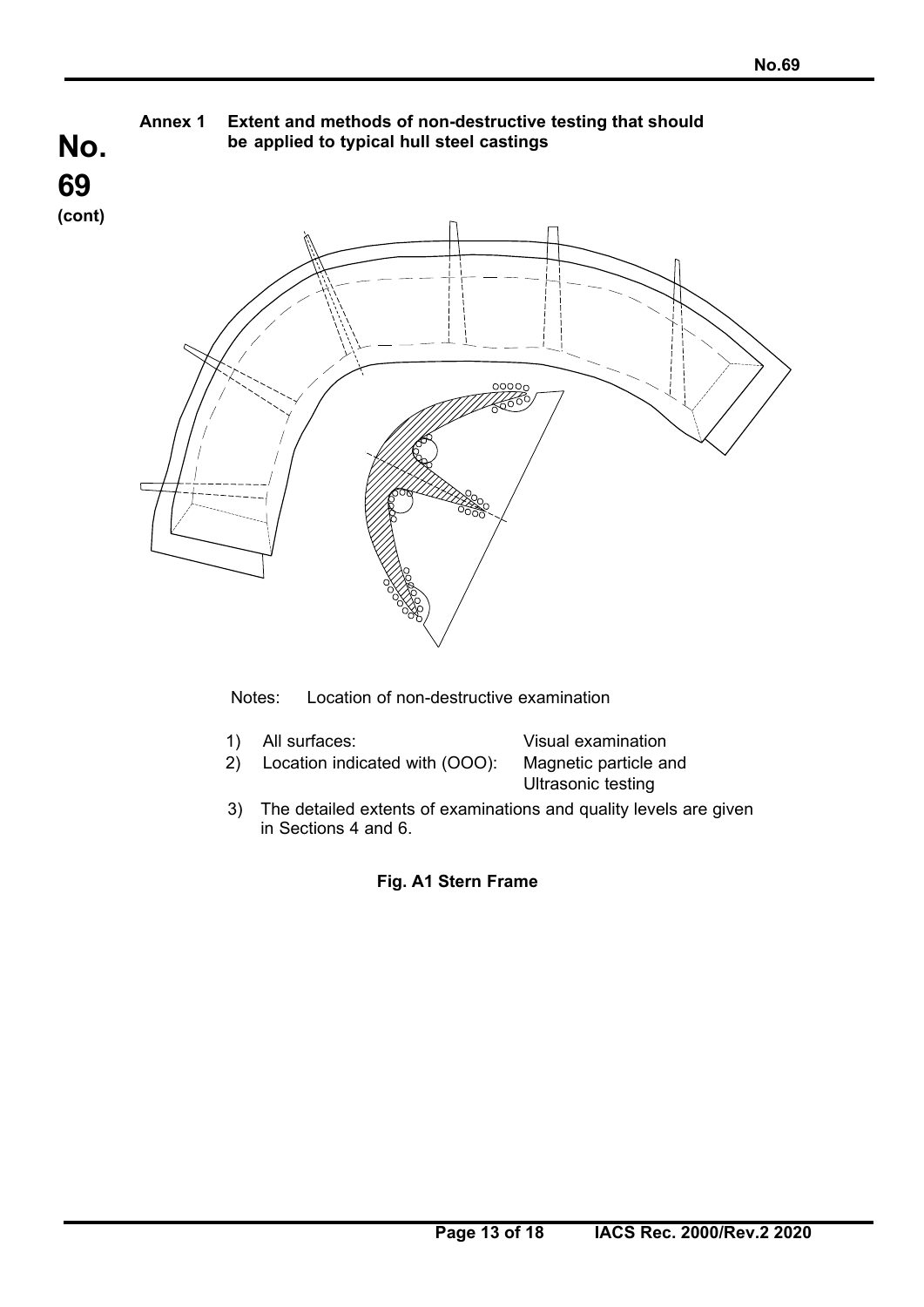

Notes: Location of non-destructive examination

- 1) All surfaces: Visual examination. Magnetic particle and Ultrasonic testing.
- 2) The detailed extents of examinations and quality levels are given in Sections 4 and 6.

 **Fig. A2 Rudder stock**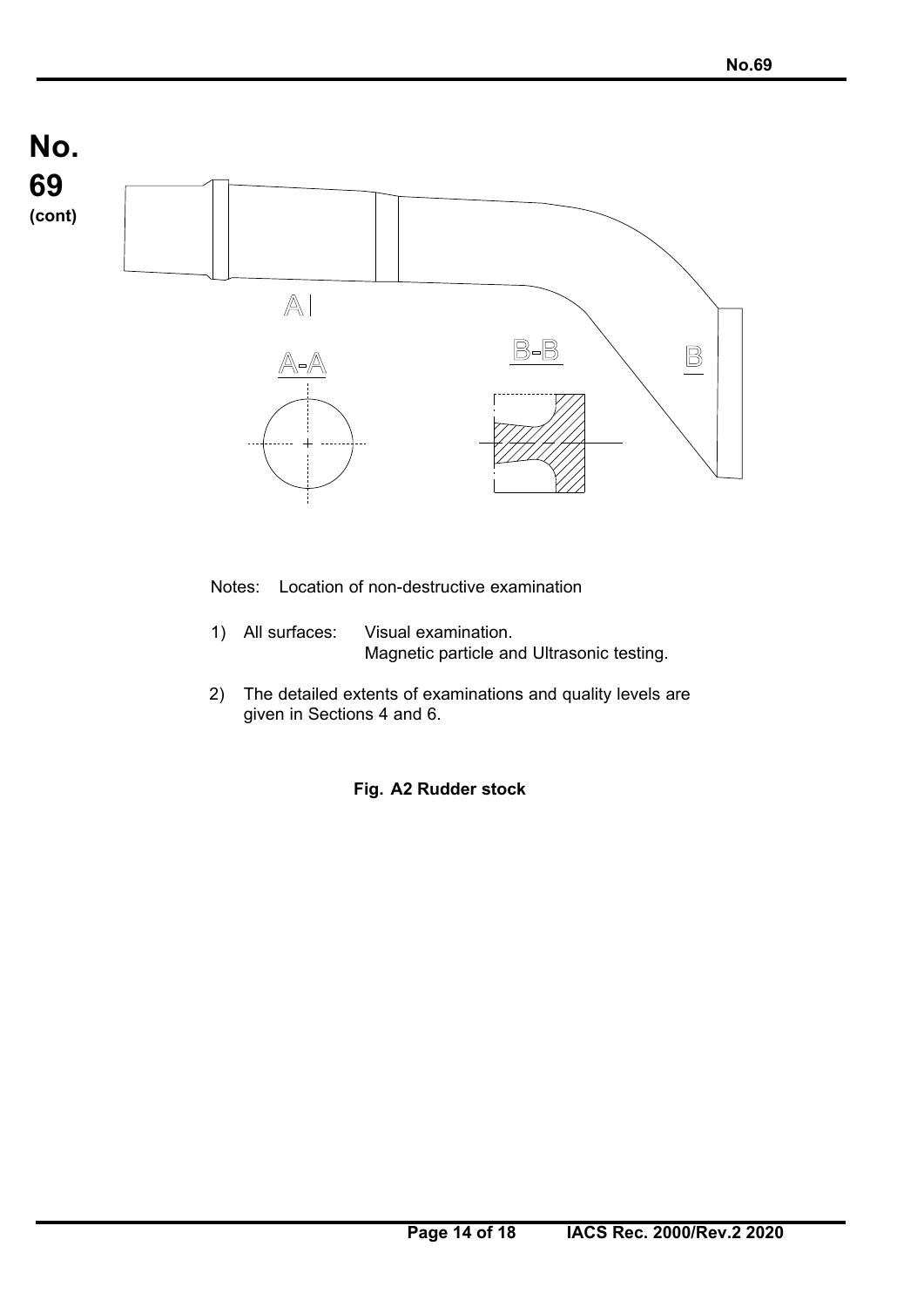# **No. 69 (cont)**



Notes: Location of non-destructive examination

- 1) All surfaces: Visual examination
- 2) Location indicated with (OOO): Magnetic particle and
- Ultrasonic testing
- 3) Location indicated with  $(\wedge\wedge\wedge\wedge)$ : Ultrasonic testing
- 4) The detailed extents of examinations and quality levels are given in Sections 4 and 6.

#### **Fig. A3 Stern Boss**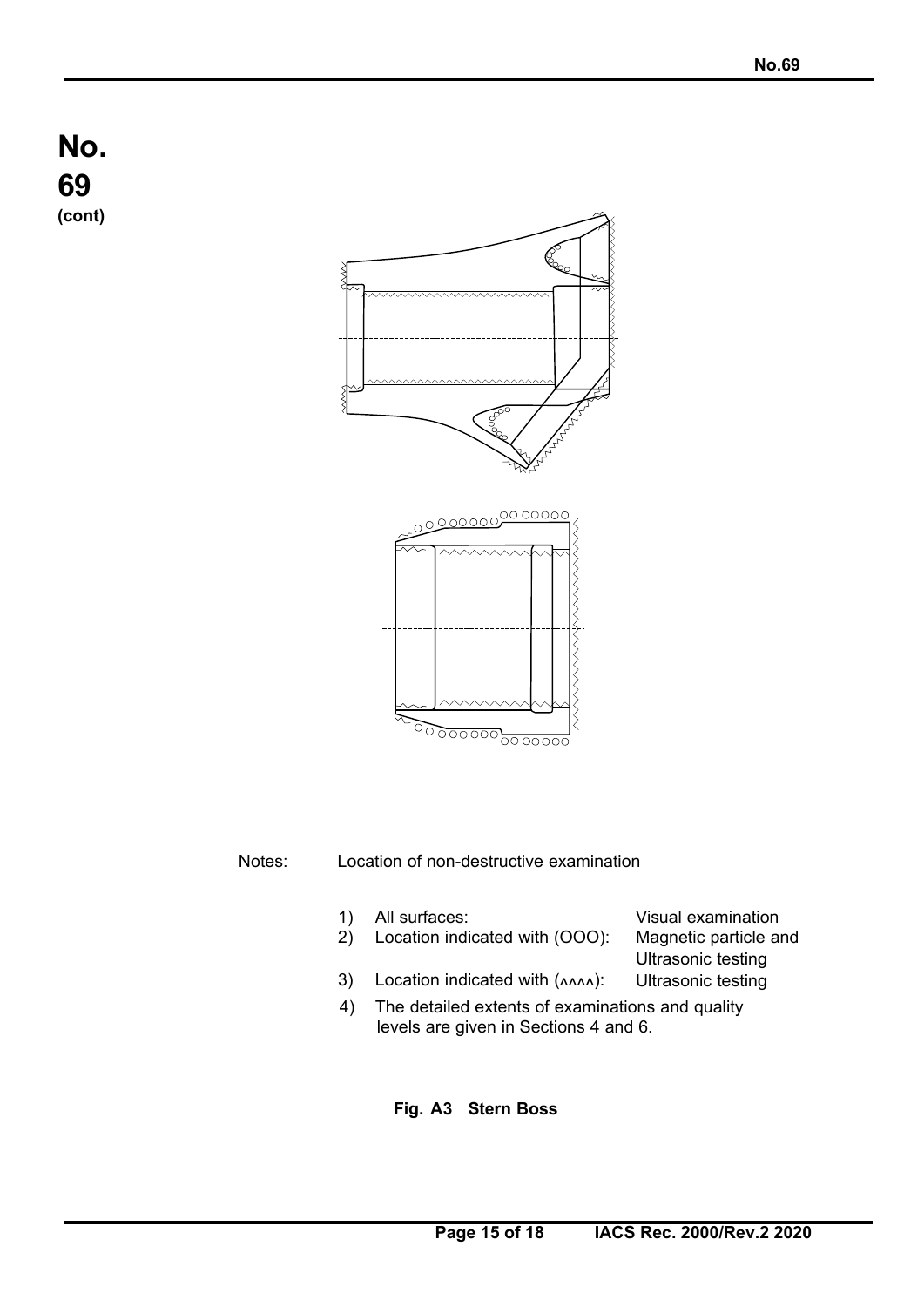



#### Notes: Location of non-destructive examination

- 1) All surfaces: Visual examination
- 2) Location indicated with (OOO): Magnetic particle and

3) Location indicated with  $(\wedge \wedge \wedge)$ :

Ultrasonic testing Ultrasonic testing

4) The detailed extents of examinations and quality levels are given in Sections 4 and 6.

#### **Fig. A4 Rudder Hangings**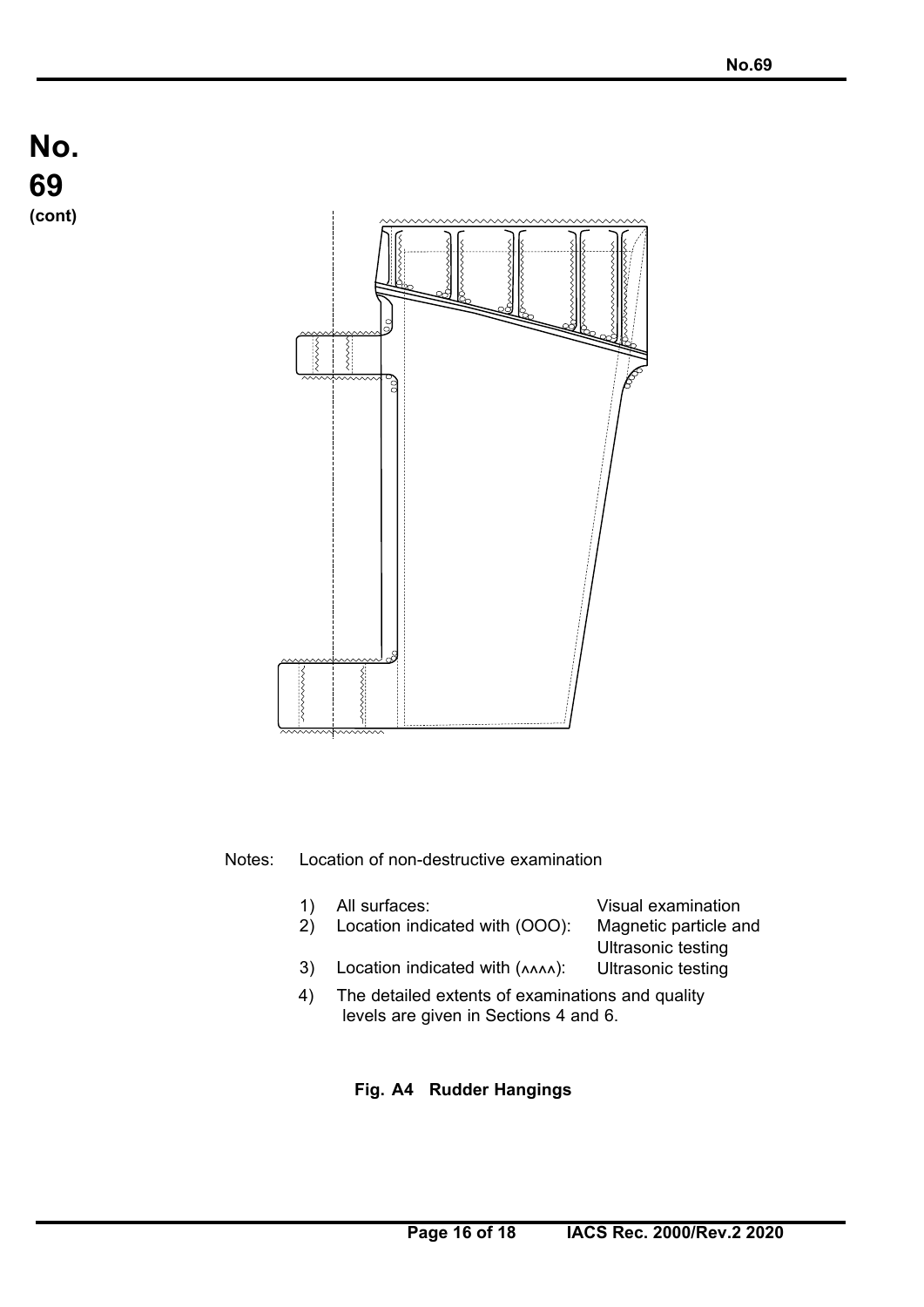# **No. 69 (cont)**



#### Notes: Location of non-destructive examination

- 1) All surfaces: Visual examination
- 2) Location indicated with (OOO): Magnetic particle and
- 3) Location indicated with  $(\triangle\triangle\triangle)$ :
- Ultrasonic testing Ultrasonic testing
- 4) The detailed extents of examinations and quality levels are given in Sections 4
	- **Fig. A5 Rudder (Upper Part)**